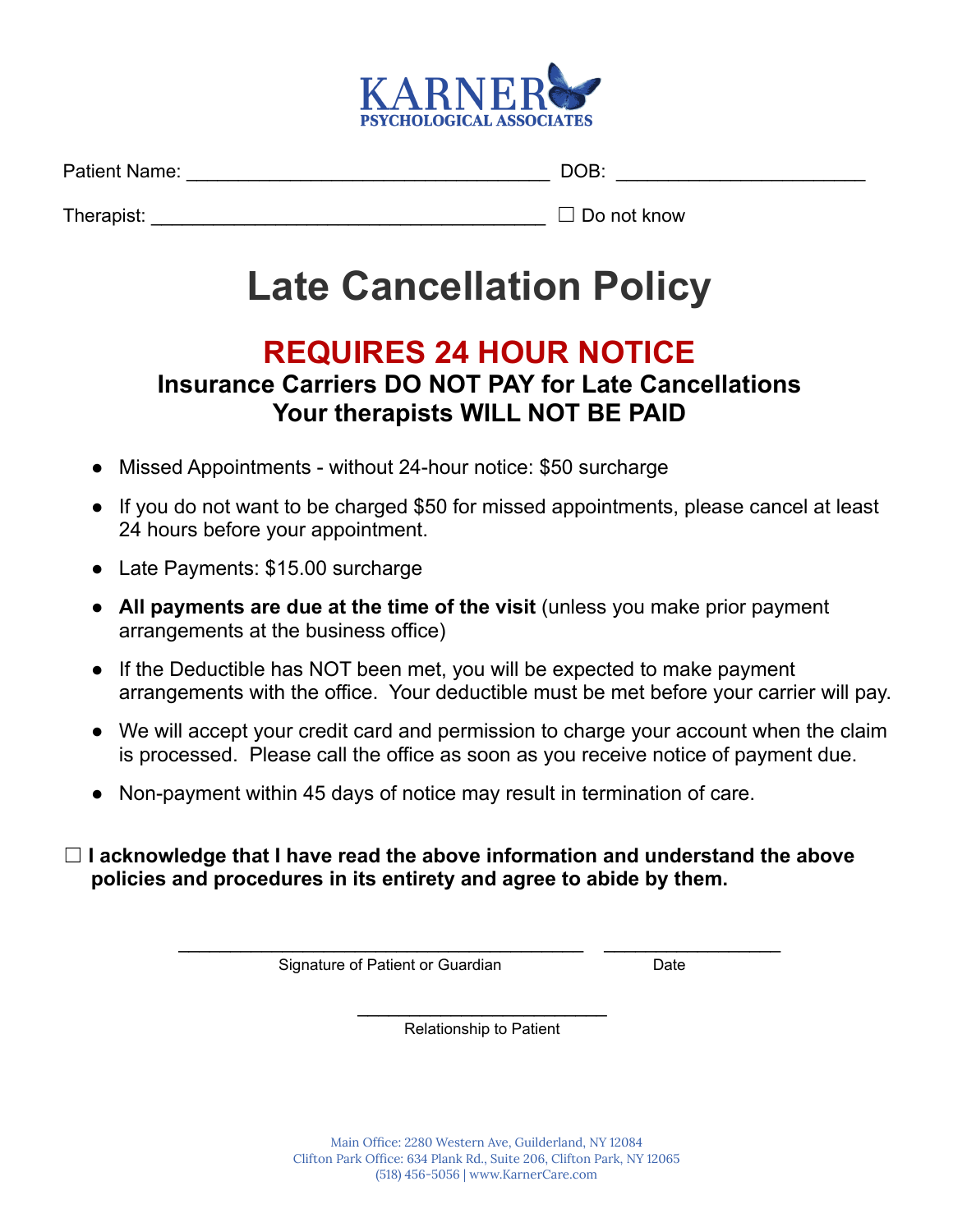

## **Client Information and Office Policy Statement**

If you are concerned about some of your information, you have a right to ask KPA to not use or share some of your information for treatment, payment or administrative purposes. Such a request must be made in writing. Although KPA will try to respect your wishes, KPA is not required to agree to your requested limitations. However, if KPA does agree, KPA is committed to do as you ask. **Your insurance company may refuse to pay if consent is restricted and the patient or guardian will be responsible in that case. Ask your therapist for the form to restrict disclosures.**

After you have signed this Consent Form, you have the right to revoke it at any time, by writing a letter to the KPA Privacy Officer, Dr. Frank Doberman that you no longer consent to the use and disclosure of your Personal Health Information. On receipt of your letter, KPA will comply with your wishes about using or sharing your information from that time on; your revocation of consent has no effect on information used or shared prior to its receipt by KPA.

If I am covered by Medicare: I request that payment of authorized benefits be made on my behalf to Karner Psychological Associates for services furnished to me by Karner Psychological Associates. I authorize any holder of medical information about me to release to National Government Services and/or other health plans any information needed to determine these benefits or the benefits payable for related services.

#### **Complaints:**

You have a right to have your complaints heard and resolved in a timely manner. If you have a complaint about your treatment, your therapist, or any office policy, please inform us immediately to discuss the situation.

#### **Record Keeping:**

A clinical chart is maintained describing your condition and your treatment and progress in treatment, dates of and fees for sessions and notes describing each therapy session. Your records will not be released without your written consent, unless in those situations as outlined in the Confidentiality section above.

#### **Payments:**

Fees are due at the time of the visit. Contact the office to make payment arrangements if necessary. KPA will file your insurance claim, but you are responsible for deductibles, co-insurance, and co-payments. It is your responsibility to familiarize yourself with your insurance benefits.

#### ☐ **I acknowledge that I have read the above information and understand the above policies and procedures in its entirety and agree to abide by them.**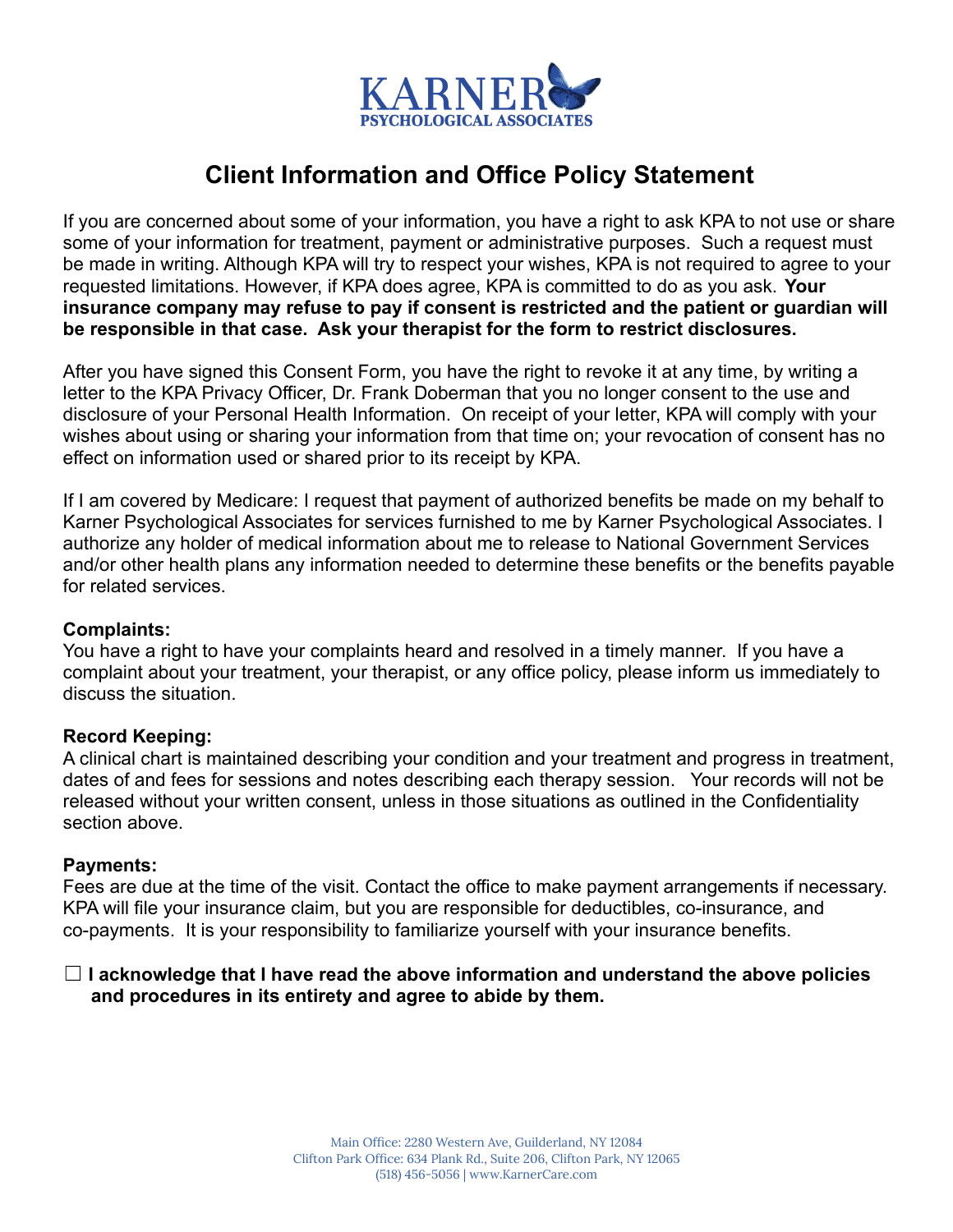

**Missed or late appointments will be charged \$50** (give at least 24 hours of advance notice to avoid this fee)**.** There is a **\$15 service charge** for all co-payments not made at the time of the visit unless otherwise agreed to. **I understand if I receive money from my carrier I will immediately turn it over to KPA. Our therapists are fee-for-service and insurance cannot be billed for missed appointments.**

**As such, all missed appointments or those canceled less than 24 hours before the time schedule will incur a \$50 fee that must be paid by patient/family.**

You may leave messages 24 hours a day at our answering service 518 243-2169 or at our office during regular hours Monday thru Friday 9:30 am to 4:30 pm at 518 456-5056.

☐ **I acknowledge that I have read the above information and understand the above policies and procedures in its entirety and agree to abide by them.**

Patient Name Date

Signature of Patient or Guardian Relationship to Patient

\_\_\_\_\_\_\_\_\_\_\_\_\_\_\_\_\_\_\_\_\_\_\_\_\_\_\_\_\_\_\_\_\_\_\_ \_\_\_\_\_\_\_\_\_\_\_\_\_\_\_

\_\_\_\_\_\_\_\_\_\_\_\_\_\_\_\_\_\_\_\_\_\_\_\_\_\_\_\_\_\_\_\_\_\_\_ \_\_\_\_\_\_\_\_\_\_\_\_\_\_\_

\_\_\_\_\_\_\_\_\_\_\_\_\_\_\_\_\_\_\_\_\_\_\_\_\_\_\_\_\_\_\_\_\_\_\_ \_\_\_\_\_\_\_\_\_\_\_\_\_\_\_\_\_\_\_\_\_\_\_\_

\_\_\_\_\_\_\_\_\_\_\_\_\_\_\_\_\_\_\_\_\_\_\_\_\_\_\_\_\_\_\_\_\_\_\_ \_\_\_\_\_\_\_\_\_\_\_\_\_\_\_\_\_\_\_\_\_\_\_\_

**Assignment and Release**: I hereby authorize my insurance benefits be paid directly to the physician and acknowledge that I am financially responsible for any and all unpaid balances. I also authorize the therapist to release any information required.

☐ **I understand that I am financially responsible for all charges whether or not covered by my insurance carrier.**

Patient Name Date

Signature of Patient or Guardian Relationship to Patient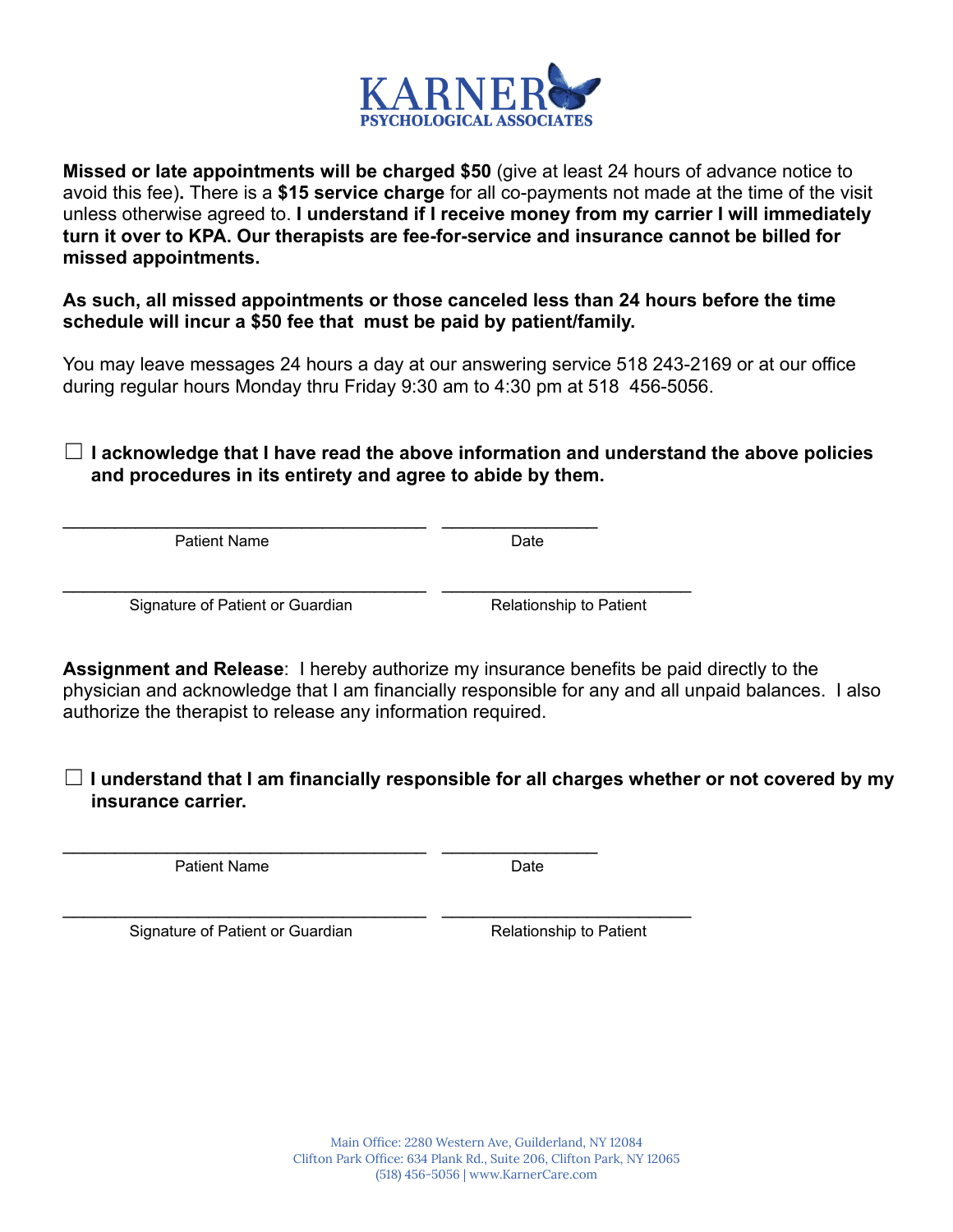

### **Informed Consent for Treatment**

I am aware that the practice of psychotherapy is not an exact science and results cannot be guaranteed. No promises have been made to me about the results of treatment. I understand that I need to provide accurate information about myself so that I can receive effective treatment. I also agree to play an active role in my treatment process.

**Telehealth:** I understand that telehealth is not 100% secure nor is any electronic device. I understand that KPA has "in person" visit capabilities. I understand that it is my responsibility to secure privacy in my personal surroundings. I understand that I can cancel my "in person" and/or telehealth visits with 24 hour notice

**Copays:** I understand that there may be a copay and/or deductible due for "in person" or telehealth visits and I will contact my insurance carrier if I have any questions in this regard.

I understand that I may terminate my therapy at any time. My signature below shows that I understand and I agree with all of the above statements. I have had the opportunity to ask questions about the treatment process. If the patient is a minor or has a legal guardian appointed by the court, the patient's parent or legal guardian must sign this consent. We do not accept patients that require court appearances. Please notify us immediately if this applies.

Patient Name Date

\_\_\_\_\_\_\_\_\_\_\_\_\_\_\_\_\_\_\_\_\_\_\_\_\_\_\_\_\_\_\_\_\_\_\_\_\_\_\_ \_\_\_\_\_\_\_\_\_\_\_\_\_\_\_\_\_

\_\_\_\_\_\_\_\_\_\_\_\_\_\_\_\_\_\_\_\_\_\_\_\_\_\_\_\_\_\_\_\_\_\_\_ \_\_\_\_\_\_\_\_\_\_\_\_\_\_\_\_\_\_\_\_\_\_\_\_

Signature of Patient or Guardian Relationship to Patient

*Karner Psychological Associates does not discriminate (based on race, ethnicity, national origin, religion, sex, age, mental or physical disability or medical condition, sexual orientation, claims experience, medical history, evidence of Insurability including conditions arising out of acts of domestic violence, disability, genetic information, or source of payment) in the delivery of health care services and accept for treatment any member in need of health care services they provide.*